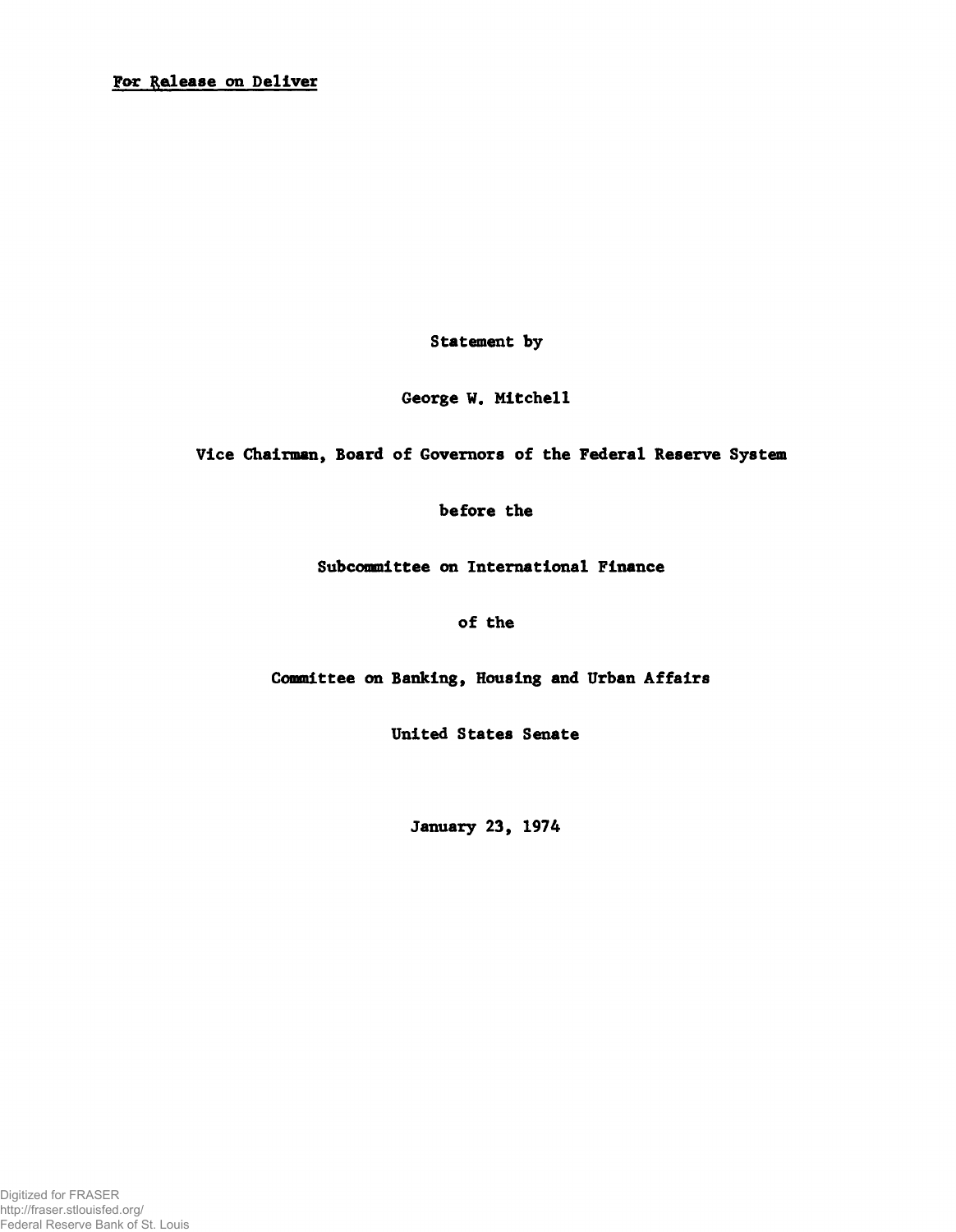### Foreign Banking In the United States

### Introduction

Mr. Chairman, I appreciate your invitation to appear before the Subcommittee in its hearings on direct foreign investment in the United States. Too often, direct foreign investment is thought of as involving only industrial and commercial institutions. The Subcommittee's recognition that such investment also involves banks and other financial institutions is certainly appropriate.

The amount of direct investment by foreign banks in U.S. banking facilities is small--less than \$1 billion. But in the case of banking, the size of that direct capital investment does not measure the importance of the activity. Banks traditionally operate on a smaller capital base than is typical in industry and commerce. The principal business of banks is to assemble funds from a variety of sources--deposits or borrowings in domestic or foreign money markets-and to relend those funds to others. It is the effects of these banking transactions— the money flows and the business transactions they accommodate— that should be used to assess the implications of foreign investment in U. S. banking offices. Judged by these activities, and by their total assets of close to \$35 billion, the U. S. banking offices of foreign banks are still not large compared to insured U. S. banks, which have \$762 billion in total assets and \$59 billion in equity capital and reserves. But their activities are growing and becoming increasingly important in certain U. S. financial markets. For example, commercial and industrial loans at these institutions have now grown to 8 per cent of all such loans in the United States.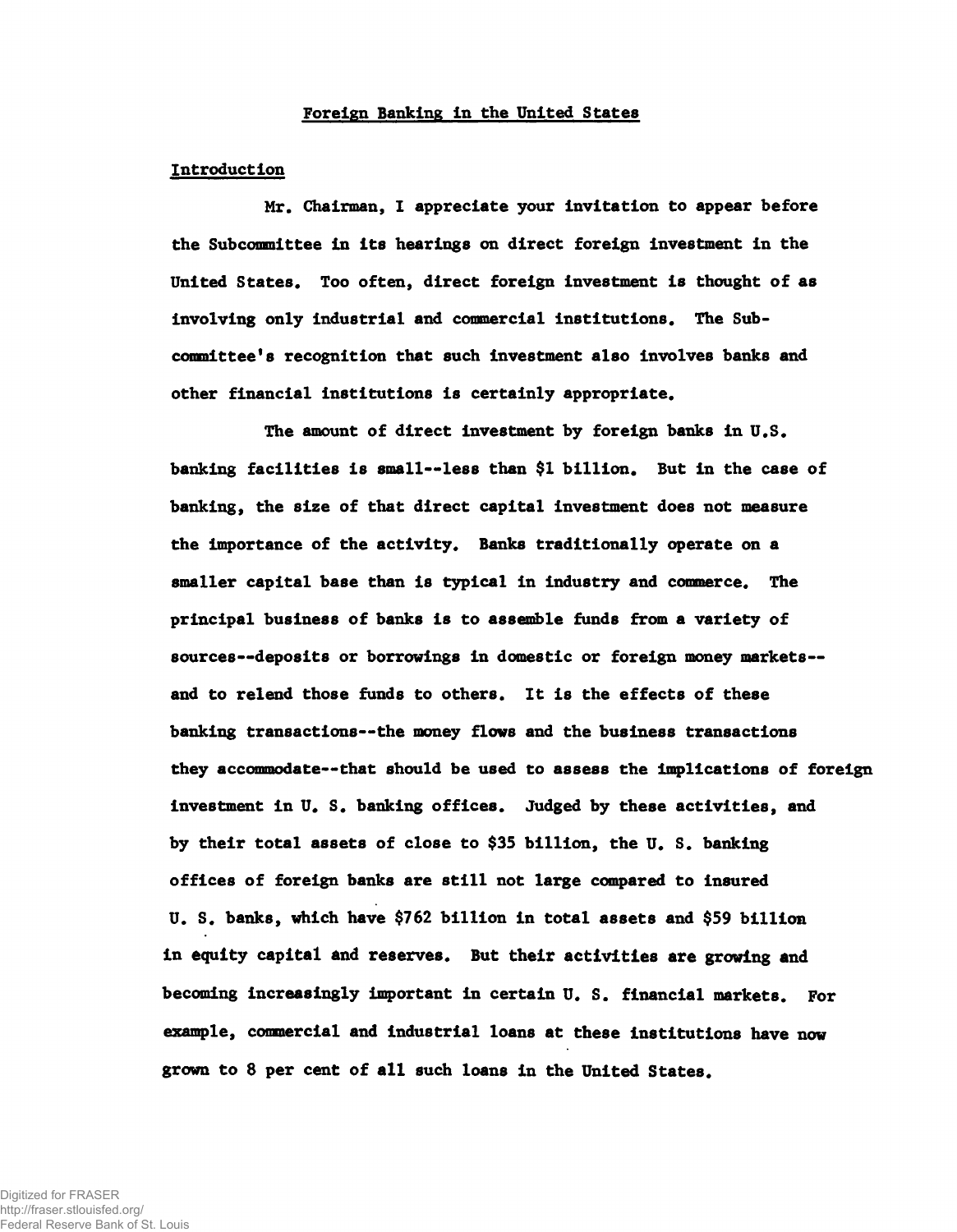## Sources and uses of funds by forelgn-owned banks

Banks traditionally rely on deposits of their regular customers for the bulk of their resources. A second source of funds, and one that is growing in importance, is the domestic money market, which includes the market for interbank loans and deposits. A third source of funds is the international money market (including borrowing from affiliates abroad). Eurodollar borrowings and deposits are the preeminent instruments in this market. Participants in both the domestic and international money markets are sophisticated, and funds invested in these markets are highly interest-sensitive and predominantly very short in maturity.

Banks engaged in international banking, operating offices in a foreign country, generally have difficulty in establishing a large stable deposit base in the currency of the host country. This is true both for U. S. banks operating abroad and for foreign banks operating in the United States. Therefore, when operating outside their home country, banks are inclined to rely in some considerable measure on funds supplied from their home office. Frequently, however, they encounter difficulties in bringing funds from outside the host country. Many countries impose limits on such capital inflows through banks, both for balance of payments reasons and because capital inflows can have an unwanted effect on domestic credit flows. Accordingly, banks in foreign countries seek to supplement their resources from their home country by drawing on various parts of the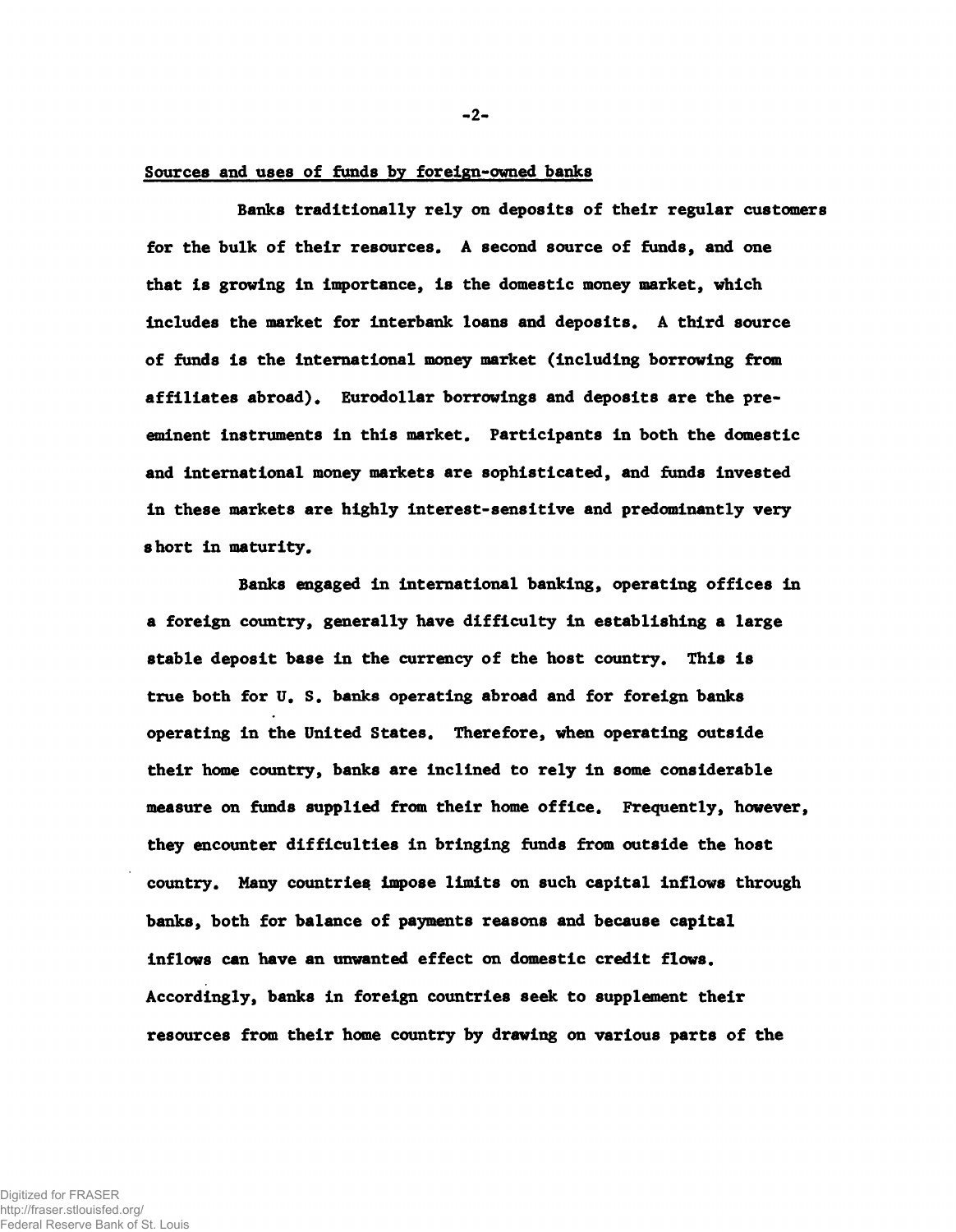money market in the host country. Usually the most Important source of money market funds for foreign banks is borrowing from the host country's domestic banks. Other money market sources of funds In the foreign country tend to be very short term and In most countries quite limited in amount.

The operations of foreign-owned banks in the United States reflect these general characteristics of international banking. They have to look to foreign sources for about 40 per cent of their resources of about \$35 billion (as seen in the table). Foreign funds of about \$14 billion, are drawn primarily from the home offices or other affiliates of the parent. Funds obtained in the United States consist mainly of deposits of nonbank customers, about \$5 billion, and borrowings from nonaffiliated U.S. banks, almost \$7 billion.

U. S. offices of foreign-owned banks lend and otherwise invest about \$5 billion more in the United States than they obtain here-that is, they are channeling that amount of foreign funds into the U. S. economy. This figure changes, of course, with shifts in relative money market conditions here and abroad.

These foreign-owned offices use a large share of their resources to make commercial and Industrial loans in the United States. Commercial and industrial loans account for about 40 per cent of their assets— a substantially higher proportion than is the case for domestically owned banks that are members of the Federal Reserve. The foreign banks' commercial and industrial loans are in good part related

-3-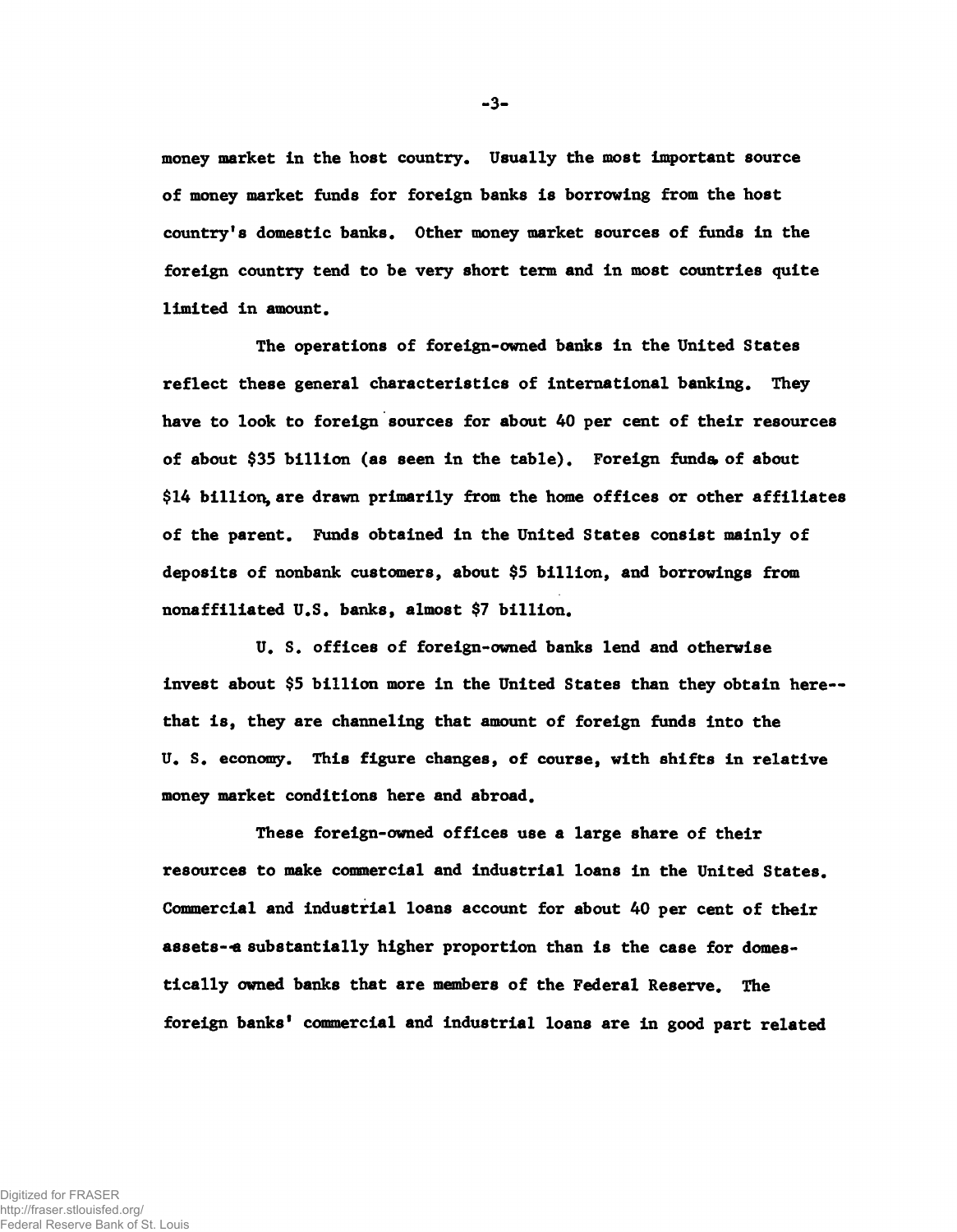# Assets and Liabilities of Foreign-Owned U. S. Banking Institutions as of October 31, 1973 (billions of dollars)

| Assets<br>Commercial and industrial credits               |      | Liabilities<br>Deposits and other liabilities |                                                         |       |
|-----------------------------------------------------------|------|-----------------------------------------------|---------------------------------------------------------|-------|
|                                                           |      |                                               |                                                         |       |
|                                                           |      |                                               | Nonbank                                                 |       |
| To U.S.                                                   | 11.8 | 5.5                                           | From U.S.                                               |       |
| To foreign                                                | 3.6  | 3.6                                           | From foreign                                            |       |
| Money market assets                                       |      |                                               |                                                         |       |
| Interbank loans and securities                            |      |                                               | Bank (non-affiliated)                                   |       |
| Loans to U. S. banks <sup>a/</sup>                        | 4.4  | 6,8                                           | From U.S.                                               |       |
| Loans to foreign banks                                    | 1,1  | 0.5                                           | From foreign                                            | $-4-$ |
| U. S. Government.<br>agency securities                    | 1.5  |                                               |                                                         |       |
| Due from parent bank and other<br>affiliated institutions |      |                                               | Due to parent bank and other affiliated<br>institutions |       |
| In U.S.                                                   | 2.9  | 3.4                                           | In U.S.                                                 |       |
| Foreign                                                   | 4.2  | 10,1                                          | Foreign                                                 |       |
| <b>Clearing balances</b>                                  | 3.0  |                                               | 2.0 Clearing balances                                   |       |
| Other assets                                              | 2.5  |                                               | 2.3 Other liabilities                                   |       |
|                                                           | 35.1 | 35.1                                          | 0.9 Capital and reserves                                |       |

a/ Includes loans to security dealers Source: FR 886a form, ''Monthly Report of Condition of U, S. Agencies, Branches and Domestic Banking Subsidiaries of Foreign Banks." Detail may not add to total due to rounding.

Digitized for FRASER http://fraser.stlouisfed.org/ Federal Reserve Bank of St. Louis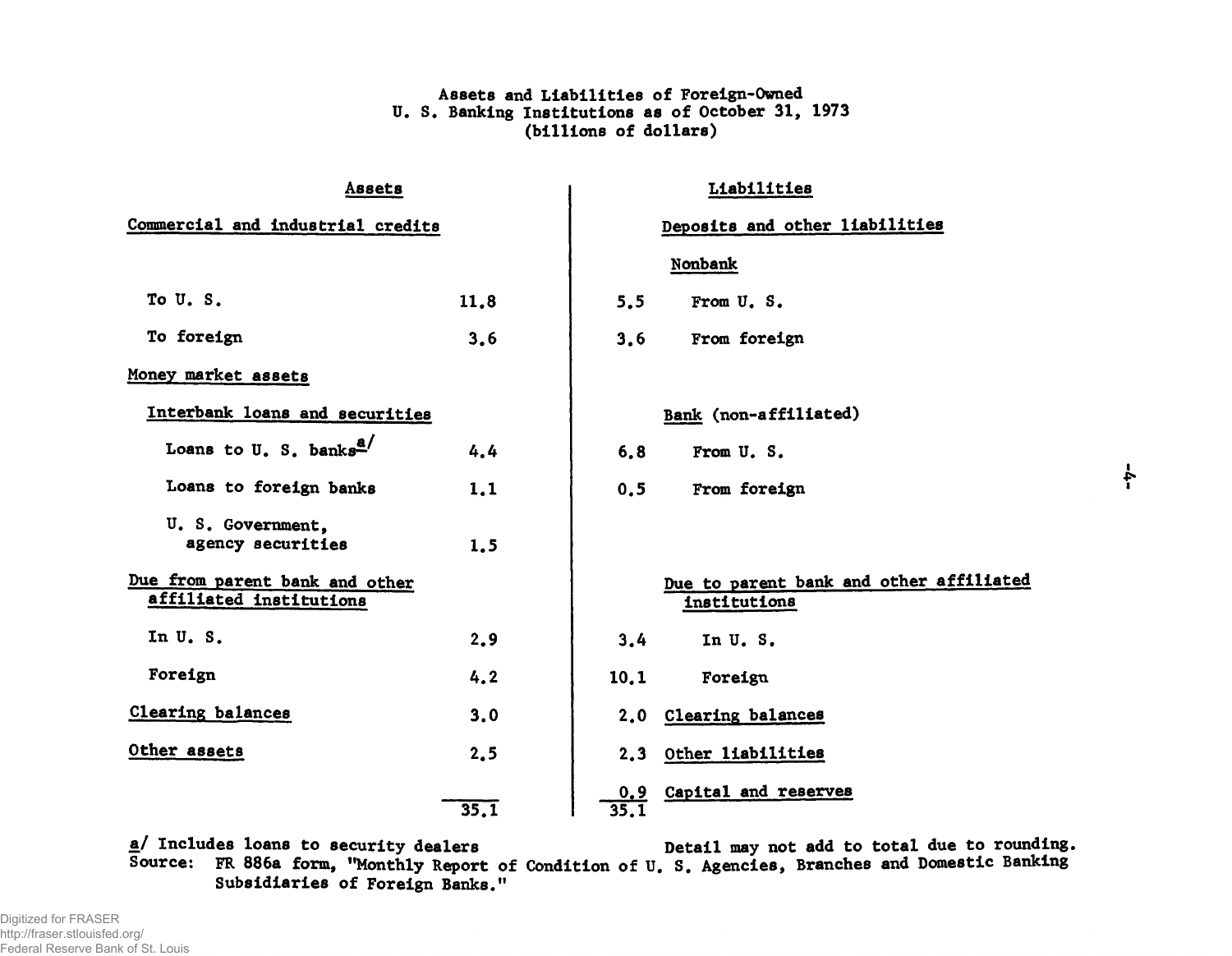to international business and reflect the international orientstion of these banks. One-fourth of these loans are to foreign customers. Types of operations of foreign banking offices

The U. S. activities of foreign-owned banks depend in some degree on how and where they are established in the United States. There are also differences reflecting historical or ethnic characteristics of the country of domicile of the parent bank.

Apart from the representative office, which is essentially nothing more than a sales or service office and does not perform any banking functions, there are three corporate alternatives used by foreign banks conducting a banking business in this country: subsidiary corporations, branches, and agencies. Subsidiaries may be chartered under laws of some States; three States have in fact issued such charters. They can also be chartered under Federal law but the requirement that the directors must be U. S. nationals has limited the use of this alternative. Branches of foreign banks are presently authorized to conduct a full-scale lending and deposit business in five States. Agencies of foreign banks are authorized in New York and California. Agencies and branches are similar to each other in some respects, but agencies do a wholesale banking business whereas branches engage in wholesale banking, retail banking, or both.

Agencies account for more than half the assets of all foreign banking offices. Because they cannot sell certificates of deposit, they rely heavily on interbank (Federal funds) borrowing and borrowings from directly related institutions abroad (Eurodollars).

-5-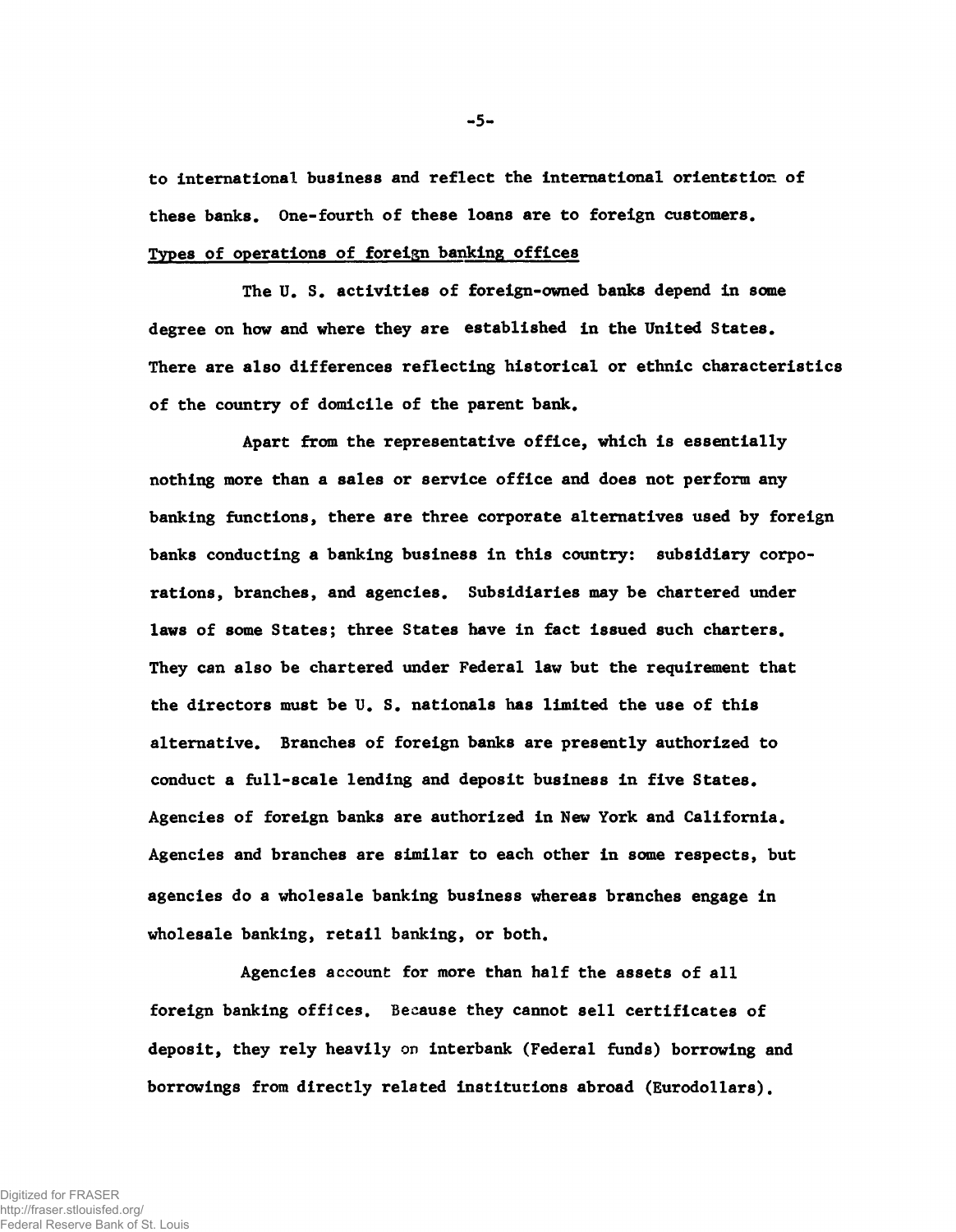They typically employ their funds In money market loans and commercial and Industrial loans, frequently related to International transactions. These sources account for a total of about three-fourths of their funds.

Branches and subsidiary banks, on the other hand, rely to a substantial degree on deposits: for branches deposits account for about one-half of total liabilities, whereas in the case of subsidiary banks the share is about three-fourths. Some of these deposits are obtained from local business and consumers, while others are obtained by offering large-denomination certificates of deposit to money market investors. Branches, like agencies, also obtain funds from directly related institutions abroad as well as in the interbank market. Subsidiary banks (particularly in California) and some branches endeavor to conduct a retail banking business similar to that of most U. S. banks; other branches concentrate primarily in wholesale international banking.

There are 60 foreign banks with offices in the United States. Most of these institutions are very large banks; in the aggregate their worldwide deposits are over \$450 billion. At recent count, they had 115 offices in the United States— 68 in New York, 39 in California, and 8 in four other States. Relative to worldwide deposits, Canadian and Japanese banks have larger interests in U.S. offices than banks based in Great Britain, Western Europe, and elsewhere. In total U.S. assets, Japanese banks ranked first followed by Western Europe, Canada and Great Britain.

The modes of operations of foreign-owned banking offices in this country tend to vary according to the country of the parent bank.

 $-6-$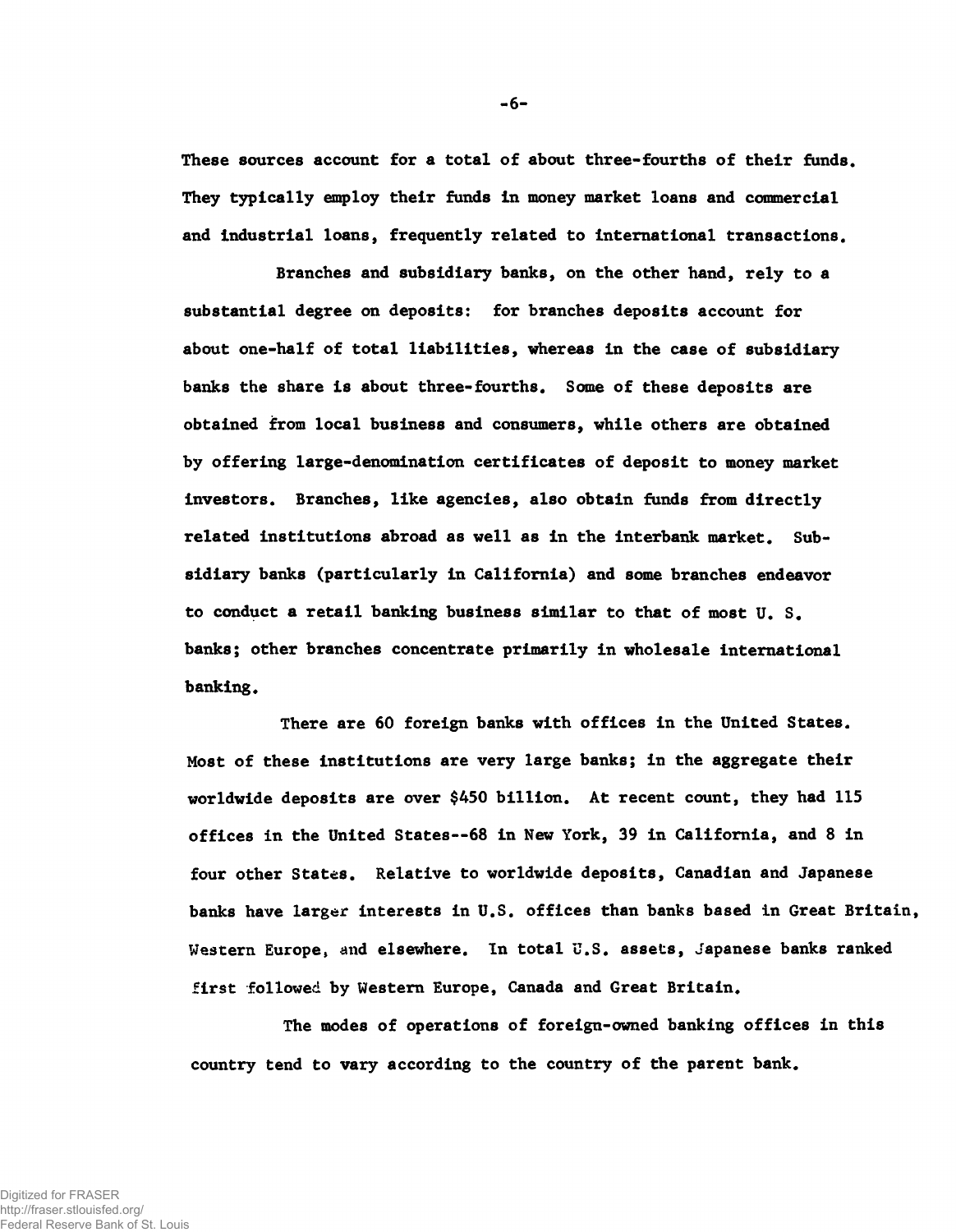1. Canada. Canadian banks operate both agencies and subsidiary banks in California, and agencies in New York.

The Canadian agencies in New York draw the funds they use to operate in the United States largely from the head offices and foreign branches of the Canadian chartered banks although those funds may originally have been acquired, in part, from U. S. or other non-Canadian sources.

In recent years, the Canadian agencies have been using those funds increasingly in commercial loans and in arbitrage between the Eurodollar market and the domestic market for interbank loans. Their commercial loans are largely to U. S. corporations to meet domestic needs. Some of that loan business has been related to the growth of direct investment by U. S. corporations in Canada. Although maintaining a long-standing role as specialists in lending to U. S. securities dealers and brokers, these agencies have recently been reducing their emphasis on this type of activity.

2. Japan. Japanese banks, like the Canadian banks, operate agencies and subsidiary banks in California, and agencies in New York.

The Japanese agencies have the same powers as Canadian agencies, but in their lending operations they have emphasized the financing of U. S.-Japanese trade, and in some cases also financing of Latin American exports to Japan.

The agencies obtain funds from their parent banks' head offices in Japan and raise funds in the U. S. market by selling their own acceptances and borrowing from U. S. banks.

-7-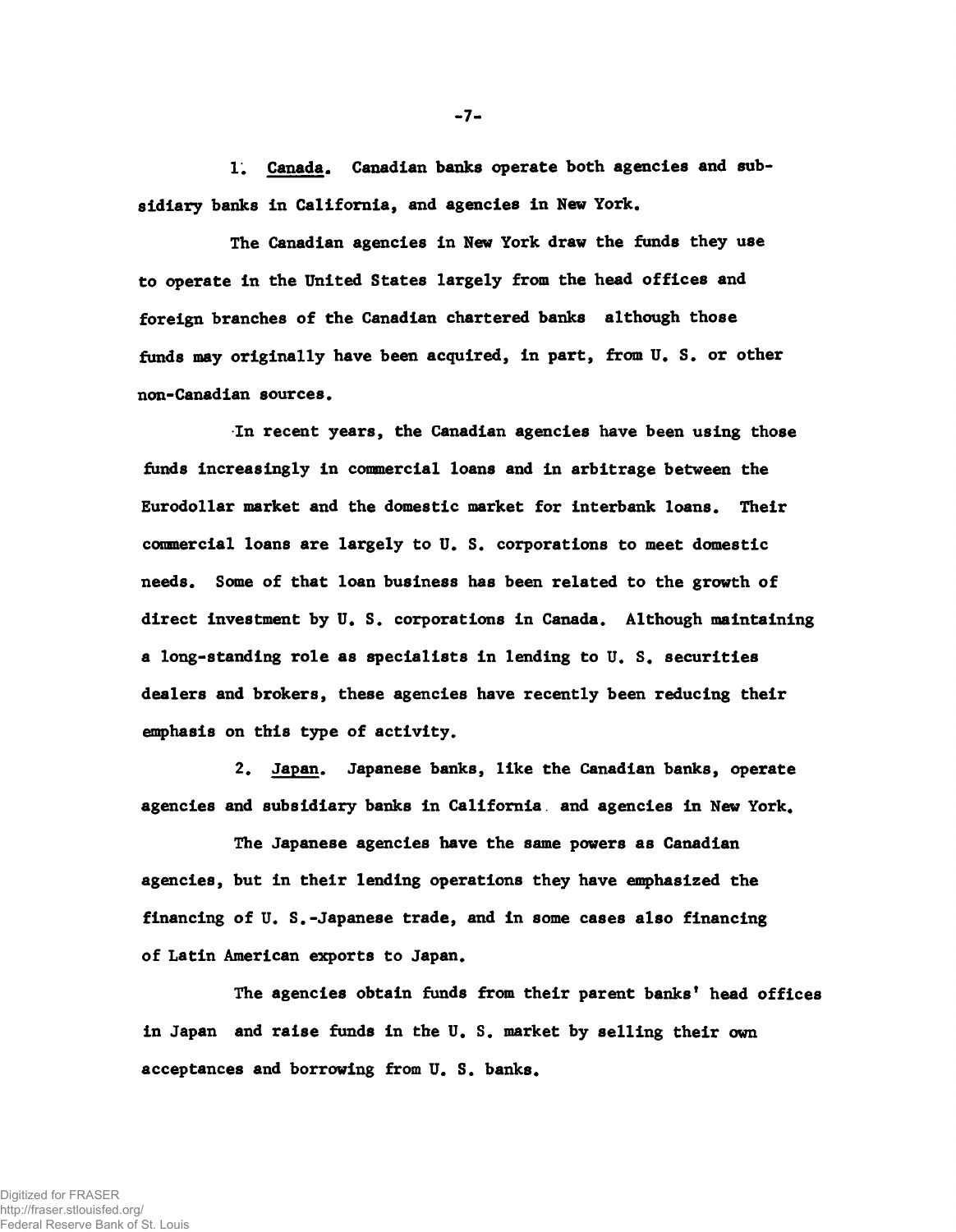Some of the Japanese subsidiary banks in California have been successful in developing a retail banking business.

3. Europe. European banks have placed greater emphasis historically on branch operations in New York City. Additionally, however, they have established some agencies and subsidiaries in New York, including a few investment companies chartered under New York State laws. European banks also have banking subsidiaries in California, the largest being First Western, which has just been acquired by Lloyd's Bank.

Many European banks, in important but varying degrees, use their New York branches to channel payments that the parent banks generate through their worldwide financial operations. These foreign banks find it essential to have offices in this country to handle efficiently transactions that have grown to enormous dollar totals. Many of the European branches serve their head offices not only for payments business in the United States but also for administering their payments activities worldwide.

Handling payments gives rise to other banking business. The huge volume of foreign exchange orders and the sharp swings in transaction balances that occur from day to day sometimes place substantial demands on these U. S. offices for funds and on other days produce large excess balances. To dispose of such excess funds the U. S. offices of European banks lend large amounts of money to U. S. corporations and also furnish substantial funds to their foreign head offices.

Most of the European banks that have offices in this country are engaged here principally in wholesale banking activities. However, some British banks have been expanding into the retail banking market as well.

8-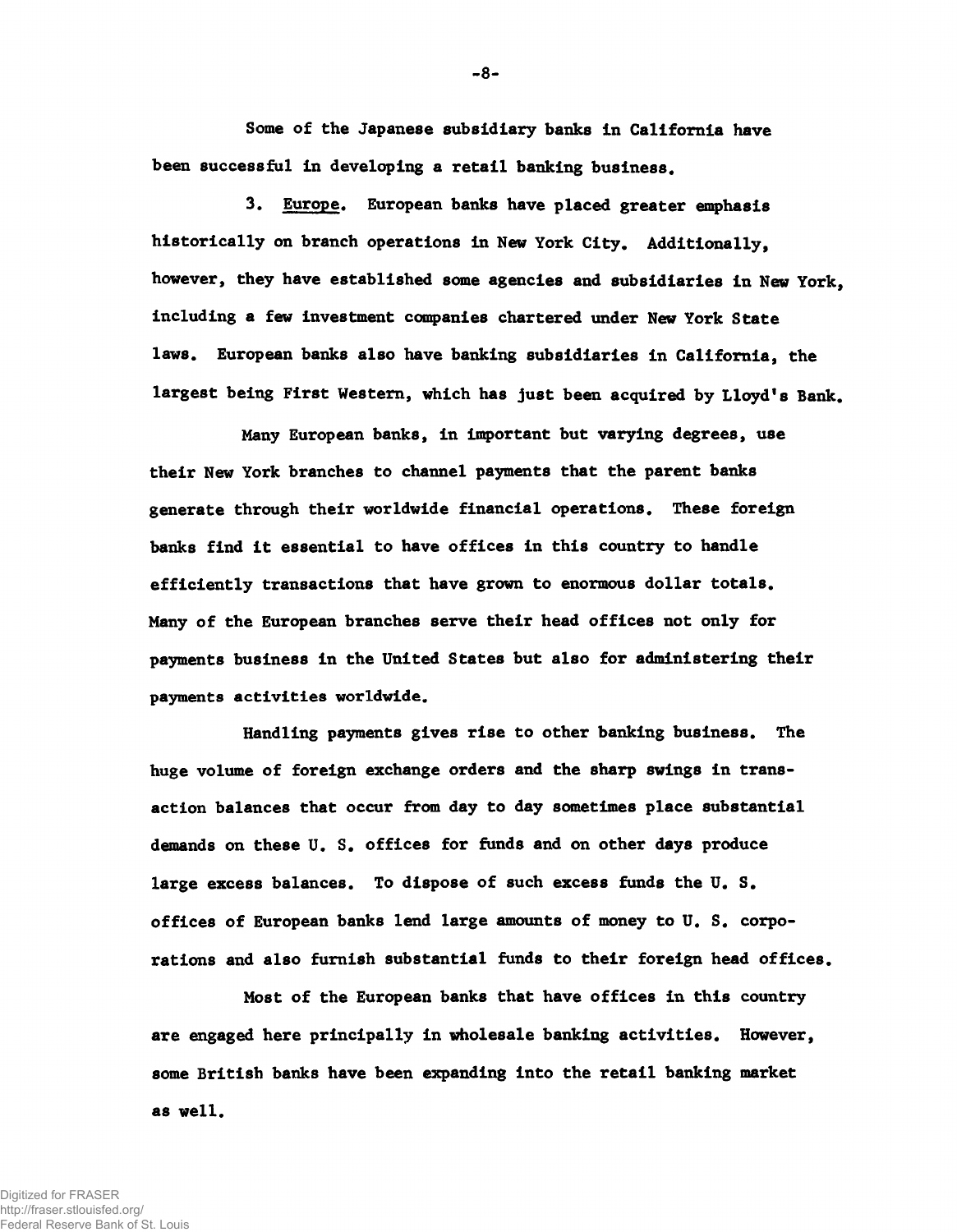### Growth of foreign banks' activities

Growth of foreign banks' activities in the United States since the mid-1960's has been one aspect of the broad internationalization of banking which has occurred during this period. This is the counterpart in the banking area of the flourishing growth of multinational business.

Measured from 1965, foreign banks' assets in the United States have grown by about six-fold. It should be noted, however, that this striking tate of increase has been roughly matched by the six-fold expansion in the foreign assets of a group of seven large U. S. banks that were already actively engaged in international banking in the mid-1960's. And much the same reasons that account for the expansion of U. S. banks abroad also account for the growth of foreign banks in this country.

Foreign banks have followed their own foreign customers who have come to the United States to set up industrial and commercial operations. Once here, they have assisted other industrial concerns in investing in this country. They have helped to finance the growing volume of trade and have provided information on economic activity and trade opportunities both in the United States and abroad.

Foreign banks have found that banking offices in the United States afforded valuable access to the U. S. money market, and banking offices in New York have strengthened the ability of foreign banks to handle the daily settlements that arise from their own or their customers' transactions in dollars.

In sum, for any foreign bank, as for any U. S. bank, an office in each major international money market is viewed as a key ingredient in an effective worldwide banking operation.

 $-9-$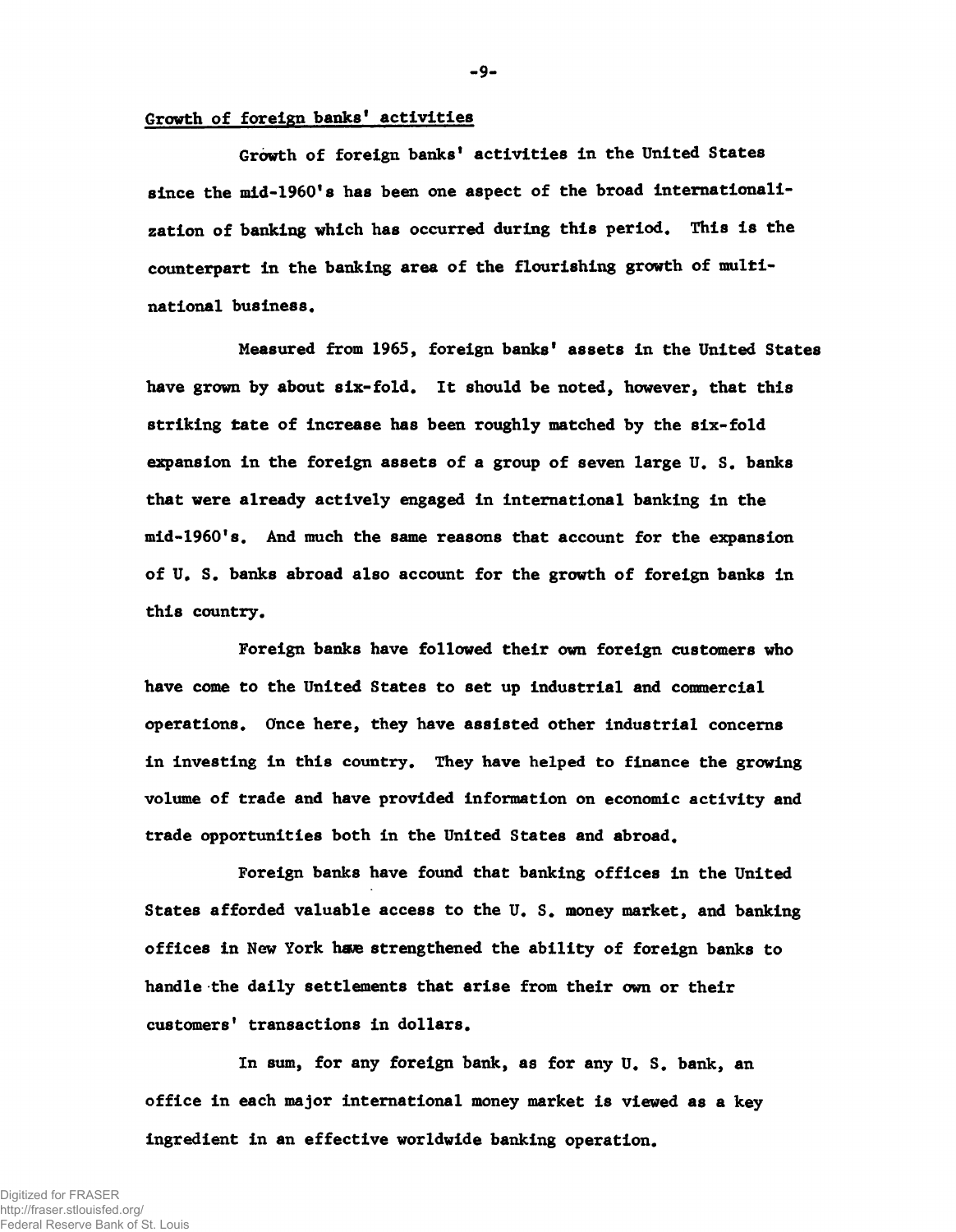In addition to these broad financial considerations that have led to the expansion of international banking generally, the growth of foreign banks in the United States has reflected changes in legislation in several States. The decision of New York State about a dozen years ago to permit foreign banks to establish branches was one of the principal legislative changes improving the opportunities for foreign expansion in the United States. A few other States have also liberalized laws regarding foreign banks. Notably, several months ago Illinois amended its laws to permit a foreign bank to establish a single branch within the Loop area of Chicago. Several foreign banks are in the process of opening such branches in Illinois.

### Nonbanking activities

To this point, I have spoken about banking activities of foreign-owned institutions in this country. They also conduct some other activities on the periphery of banking, but it should be noted that these are not very large. Certainly their nonbanking activities are insignificant compared with domestic bank holding companies.

Several foreign banks have affiliates in the United States engaged in the securities business--in some cases both as underwriters for new issues and as brokers and dealers for domestic or foreign issues. Several of these affiliates have become members of regional stock exchanges in this country.

The Canadian banks do some financial business in this country through trust subsidiaries, in addition to their U. S. banking offices. These trust units act mainly as custodian, paying agent, and transfer

 $-10-$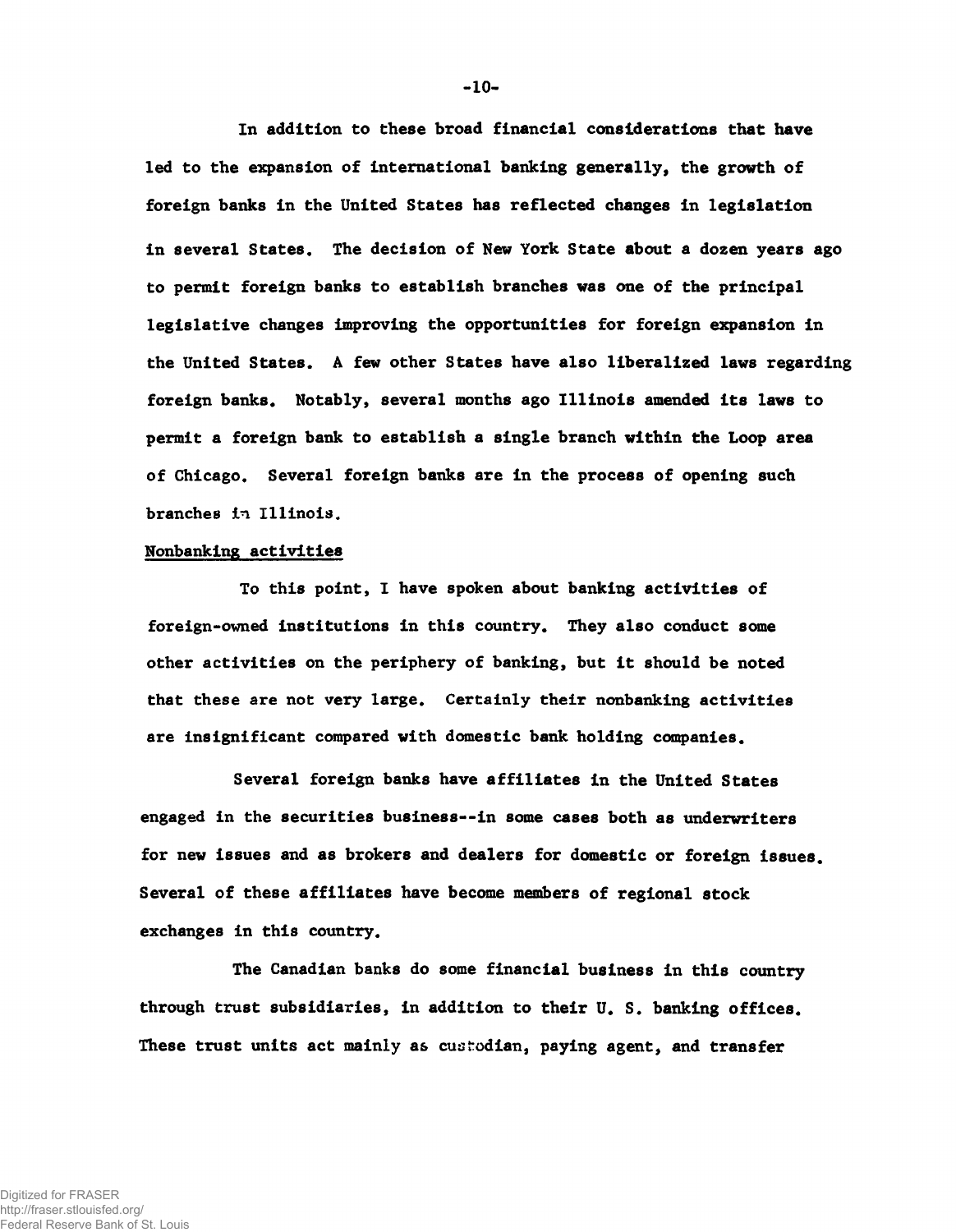agent for Canadian entitles that have Issued securities in the United States.

British banks have few nonbanking direct investments here. One of them is continuing its interests in real estate development projects, and its investment banking interest in some small U. S. companies, which it held before passage of the Bank Holding Company Act Amendments of 1970.

Japanese banks have small investments in some Japanese companies that do business in this country— notably the trading companies. In Japan, banks traditionally have taken equity interests of less than 10 per cent in nonfinancial firms that are their important customers.

Several foreign banks (Italian, French, and Greek banks) operating in the United States are owned directly or indirectly by their respective governments, which also own nonfinancial companies doing business in the United States.

## Concluding remarks

Mr. Chairman, my assignment today has been to provide a factual presentation on the activities of foreign banks in the United States, and I welcome the opportunity to assist in this way in your inquiry. I should like to conclude my remarks with a general comment or two.

In my view, the growing and substantial investment and operational activity of foreign banking interests in this country has stimulated competition in banking and financial markets here. In addition, the access to U. S. markets that foreign banks have enjoyed has facilitated the activities of U. S. banks in markets abroad.

-11-